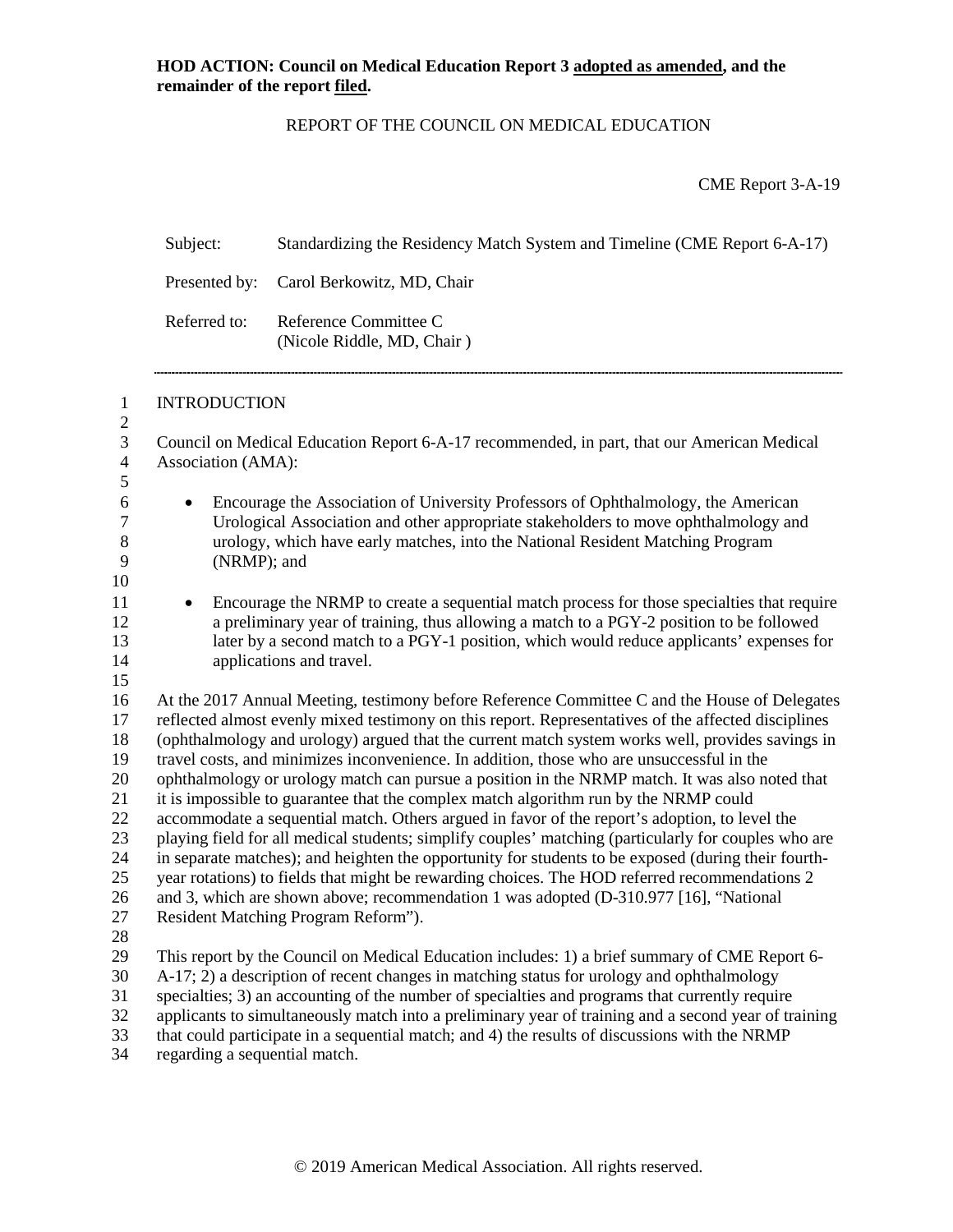BACKGROUND

3 The specialties of ophthalmology and urology have had their own match programs for many years,<br>4 primarily because both specialties require a preliminary year of training. Typically, for 4 primarily because both specialties require a preliminary year of training. Typically, for ophthalmology, residents spend that first postgraduate year, or PGY-1, in a transitional ophthalmology, residents spend that first postgraduate year, or PGY-1, in a transitional or internal 6 medicine program; for urology, the PGY-1 year is spent in general surgery. The matches for ophthalmology and urology occur in January (earlier in the academic year than for specialties ophthalmology and urology occur in January (earlier in the academic year than for specialties that 8 secure matches through the NRMP), which allows applicants successfully matched into<br>9 ophthalmology or urology PGY-2 positions to then attempt to match into PGY-1 position ophthalmology or urology PGY-2 positions to then attempt to match into PGY-1 positions in the NRMP. For some applicants, this system can be advantageous. For example, successful applicants to early match programs will have resolved some or all of the guesswork involved in finding a PGY-1 position. Receiving interview offers for a PGY-2 position in a particular geographic area can help in application and interview strategies for a PGY-1 position, and once the match has occurred, the applicant can submit a tailored rank order list for the

PGY-1 position. Potentially unsuccessful candidates who do not receive interview offers from early

- match programs will still have time to apply to programs in other specialties.
- 

 The limitations of the early match process, however, include additional planning, a drawn-out application and interview season, and substantial financial costs for the applicant (especially for

ophthalmology applicants), without the advantages available through the NRMP. Since 1988 the

NRMP has had the capability to match applicants simultaneously into PGY-1 and PGY-2 positions,

 by creating a supplemental rank order list. This process is used by many applicants to programs that have advanced positions, such as radiology, which requires a preliminary PGY-1 position.

Furthermore, the NRMP allows two applicants to link their rank order lists in such a way as to

maximize their opportunity to match into programs in the same geographic area—the so-called

 "couples match." Neither of these more sophisticated matching processes is available in the early match programs. Finally, the NRMP offers far more detailed match analyses and statistics, which

- can assist applicants and their advisors in crafting match strategy.
- $\frac{30}{31}$

The two specialties that hold early matches are the primary beneficiaries of the current system.

 Ophthalmology and urology are able to control their own matches and peruse, interview, and claim future residents before other specialties. In addition, applicant match fees generate funds through which the specialties can create educational resources.

 Council on Medical Education Report 6-A-17 concluded that if the NRMP were able to hold a sequential match, the advantages to applicants of participating in two matches, i.e., being able to reduce the number of applications sent and limit travel for interviews for a preliminary year position, could be extended to applicants in such specialties that require a preliminary year.

- 
- CHANGES IN TRAINING LENGTH AND REQUIREMENTS
- 

 Both ophthalmology and urology specialties have proposed revisions to the length of training required in their respective specialties, which would affect the necessity for two separate matches.

- 
- *Ophthalmology*
- 

Currently, Accreditation Council for Graduate Medical Education (ACGME) program

requirements for ophthalmology state that the length of the training program must be 36 months,

and that prior to appointment to a program, residents must have completed a postgraduate clinical

year in an ACGME-accredited program (or a program located and accredited in Canada) in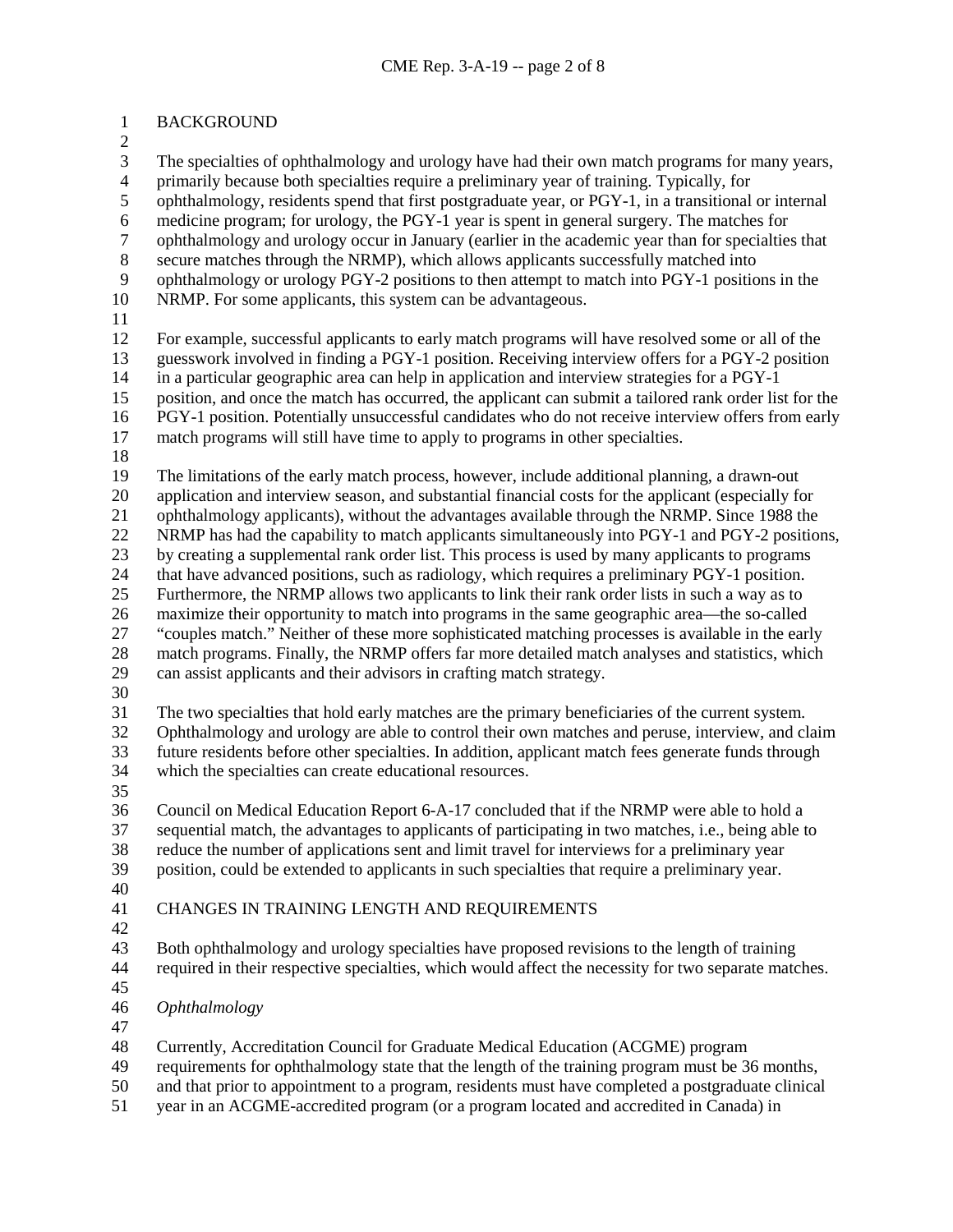1 emergency medicine, family medicine, internal medicine, neurology, obstetrics and gynecology, pediatrics, surgery, or transitional year. This has been the established length and sequence of

- pediatrics, surgery, or transitional year. This has been the established length and sequence of
- ophthalmology training for many years.
- $\frac{4}{5}$

<span id="page-2-5"></span><span id="page-2-4"></span><span id="page-2-3"></span><span id="page-2-2"></span><span id="page-2-1"></span><span id="page-2-0"></span> In 2013, the American Academy of Ophthalmology and the Association of University Professors of 6 Ophthalmology (AUPO) identified a need to restructure the PGY-[1](#page-2-0) year.<sup>1</sup> In August 2018, the ACGME review committee for ophthalmology proposed revisions to the program requirements ACGME review committee for ophthalmology proposed revisions to the program requirements, 8 which were accepted by the ACGME Board of Directors in February 2019. The revisions to<br>9 ophthalmology program requirements regarding the PGY-1 year go into effect July 2021.<sup>2</sup> 9 ophthalmology program requirements regarding the PGY-1 year go into effect July  $2021$ . Education in ophthalmology will then become 48 months in length, in one of two formats: an integrated format in which all 48 months are under the authority and direction of the ophthalmology program director, or in a joint/preliminary format, in which a preliminary year precedes 36 months of education in an ophthalmology program. In the latter case, the preliminary year will take place in the same institution that sponsors the ophthalmology program, and the ophthalmology program director will have input into the PGY-1 education. Regardless of format, 17 all residents must have three months of ophthalmology education during the PGY-1 year.<sup>2</sup> Recognizing that these revisions may require significant changes for existing programs, the ACGME will not administer citations to programs for not having an integrated or joint/preliminary program and related PGY-1 requirements until after July 2023; furthermore, programs that are 22 unable to establish either format may request an exception from the Review Committee.<sup>[3](#page-2-2)</sup>  $\frac{23}{24}$  Once these requirements are in place, the need for applicants to use the NRMP to match into PGY- 1 positions after they have matched into an ophthalmology program using the San Francisco Match (SF Match, the matching service used by ophthalmology programs, owned by the AUPO) may be reduced, at least for those applicants matching into integrated programs. While the review committee notes that a "number" of programs are currently in the joint/preliminary format, an exact count is not known. Given the coordination and negotiation that ophthalmology programs will have 30 to undertake with other training programs (such as transitional year programs) to ensure that there<br>31 will be PGY-1 positions at the sponsoring institution with three months of ophthalmology will be PGY-1 positions at the sponsoring institution with three months of ophthalmology experience, it may be some time before all programs are fully compliant with these requirements. If all programs were to become fully integrated, the need for a separate match that takes place before or outside of the NRMP's Main Residency Match would seem to be obviated. As an example, the specialties of otolaryngology and neurosurgery previously participated in the San Francisco Match, but joined the NRMP once the decision was made to fully integrate the PGY-1 year. However,

<span id="page-2-8"></span><span id="page-2-7"></span><span id="page-2-6"></span> ophthalmology's history with the SF Match, and the revenue it generates for the AUPO, may lead the organization to continue to operate the match separately.

- 
- *Urology*
- 

 In October 2017, the ACGME review committee for urology proposed, as part of the decennial major revision for urology training, to change the accredited training length from 48 months to 60 months by encompassing the PGY-1 year. These revisions were accepted by the ACGME Board in 5 June 2018 and go into effect in July 2019.<sup>4</sup> Previously, residents who entered urology in the PGY-2 year spent the PGY-1 year in a general surgery program. When the revisions take effect, residents will no longer need to use the NRMP to match into the general surgery year. Senior medical students will use the Electronic Residency Application Service (ERAS) to apply to urology programs only (no longer applying to surgical programs as well) and will continue to use the match service run by the American Urological Association (AUA) to match directly into a urology

program. Given the urology profession's satisfaction in controlling the match, as well the perceived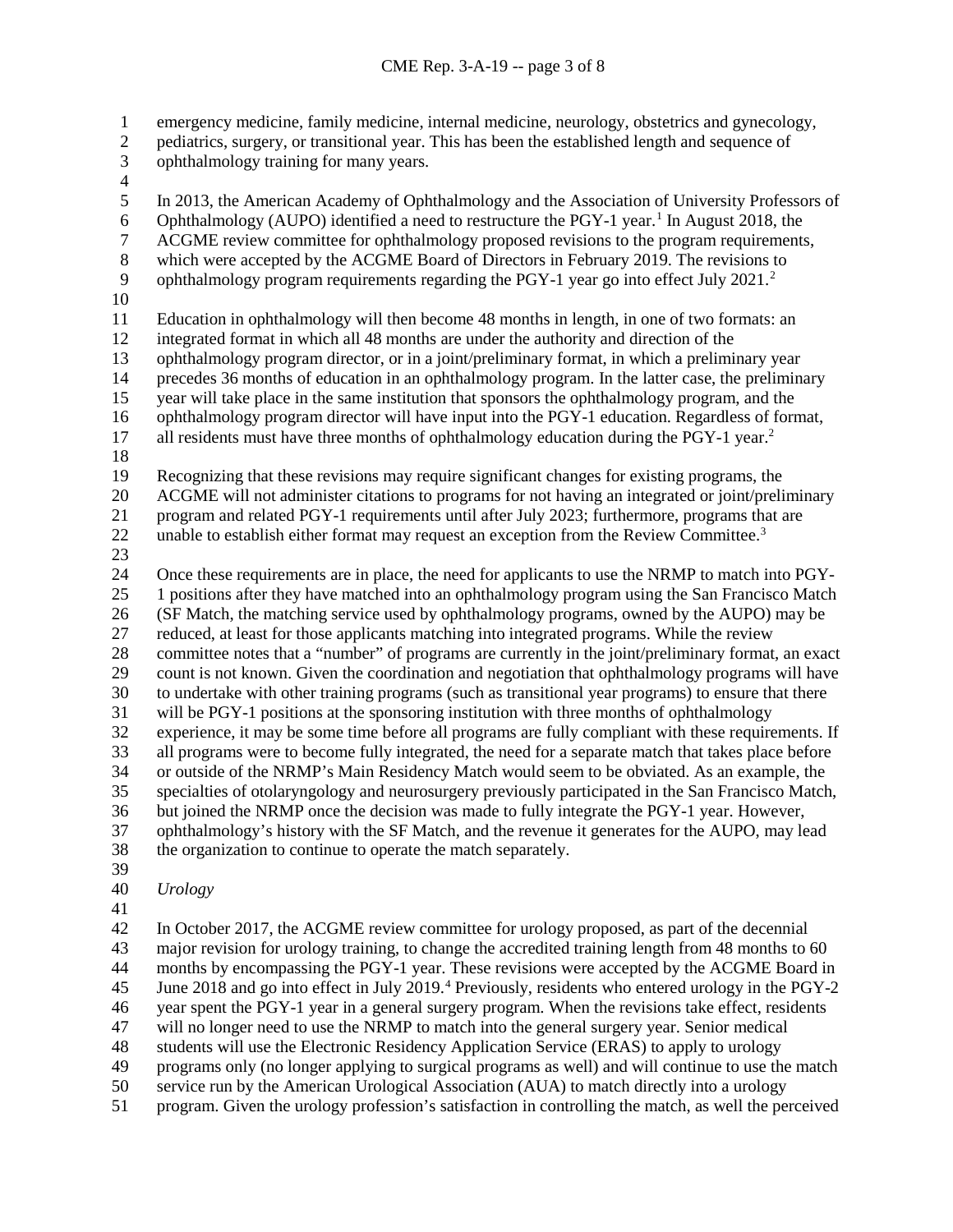1 benefits of holding the match earlier in the year than the NRMP match, it is unlikely that urology will join the NRMP at this time.<sup>5</sup> will join the NRMP at this time.<sup>[5](#page-2-4)</sup>

 $\frac{3}{4}$ 

SPECIALTIES WITH TWO MATCHES

6 In the NRMP's 2018 Main Residency Match, there were 11 specialties with PGY-2 (advanced)<br>7 positions, as shown in the table below.<sup>6</sup> 7 positions, as shown in the table below.<sup>[6](#page-2-5)</sup>

| 9  | Specialty                             | No. of programs | No. of positions |
|----|---------------------------------------|-----------------|------------------|
| 10 | Anesthesiology                        | 75              | 447              |
| 11 | Child neurology                       |                 | 8                |
| 12 | Dermatology                           | 122             | 426              |
| 13 | Interventional radiology (integrated) | 51              | 98               |
| 14 | Neurodevelopmental disabilities       | 3               | 4                |
| 15 | Neurology                             | 55              | 287              |
| 16 | Nuclear medicine                      | 2               |                  |
| 17 | Physical medicine & rehabilitation    | 61              | 281              |
| 18 | Radiation oncology                    | 85              | 177              |
| 19 | Radiology-diagnostic                  | 171             | 944              |
| 20 | Radiology-nuclear medicine            |                 |                  |
| 21 | Total                                 | 635             | 2,678            |

 Of the 4,780 applicants ranking at least one PGY-2 position combined with a PGY-1 position, 2,244 individuals matched to both. Many of the 4,780 applicants also ranked categorical positions as well; most of the 2,536 who did not match into both a PGY-1 and PGY-2 position were

26 successfully matched to another position.<sup>[7](#page-2-6)</sup>

 The proportion of programs with advanced positions and the proportion of advanced positions offered have decreased over time. In the 2008 Main Residency Match, 14.5 percent of all participating programs offered PGY-2 positions, and PGY-2 positions made up 11.3 percent of all

31 positions offered.<sup>[8](#page-2-7)</sup> In 2018, those percentages had declined to 11.9 percent and 8.1 percent, 32 respectively.<sup>6</sup>

DISCUSSIONS WITH THE NRMP

 The NRMP has previously considered a two-phased Main Residency Match for the purpose of eliminating the "Scramble" that occurred during Match Week. Although applicants, medical schools, and residency program directors liked the idea of a two-phased Match, they did not like the schedule. Medical schools did not want the Match to occur earlier than March because it would further erode the fourth-year curriculum, and program directors did not want a final Match Day to occur later than the month of March because of difficulties on-boarding new residents. A second Match designed to fill preliminary positions would be difficult to implement not just because of scheduling, but also because the significant cost could not be justified for a relatively small number of positions. The majority of applicants are able to match simultaneously to PGY-1 and PGY-2 positions. Applicants ranking PGY-2 positions in advanced programs can create and attach a supplemental rank order list of preliminary programs to each advanced program. Also, many programs with advanced positions have agreements with programs with preliminary positions at the same institution to coordinate interviewing applicants at the same time and to create joint advanced/preliminary arrangements so that applicants can match simultaneously into a full course of training.  $9$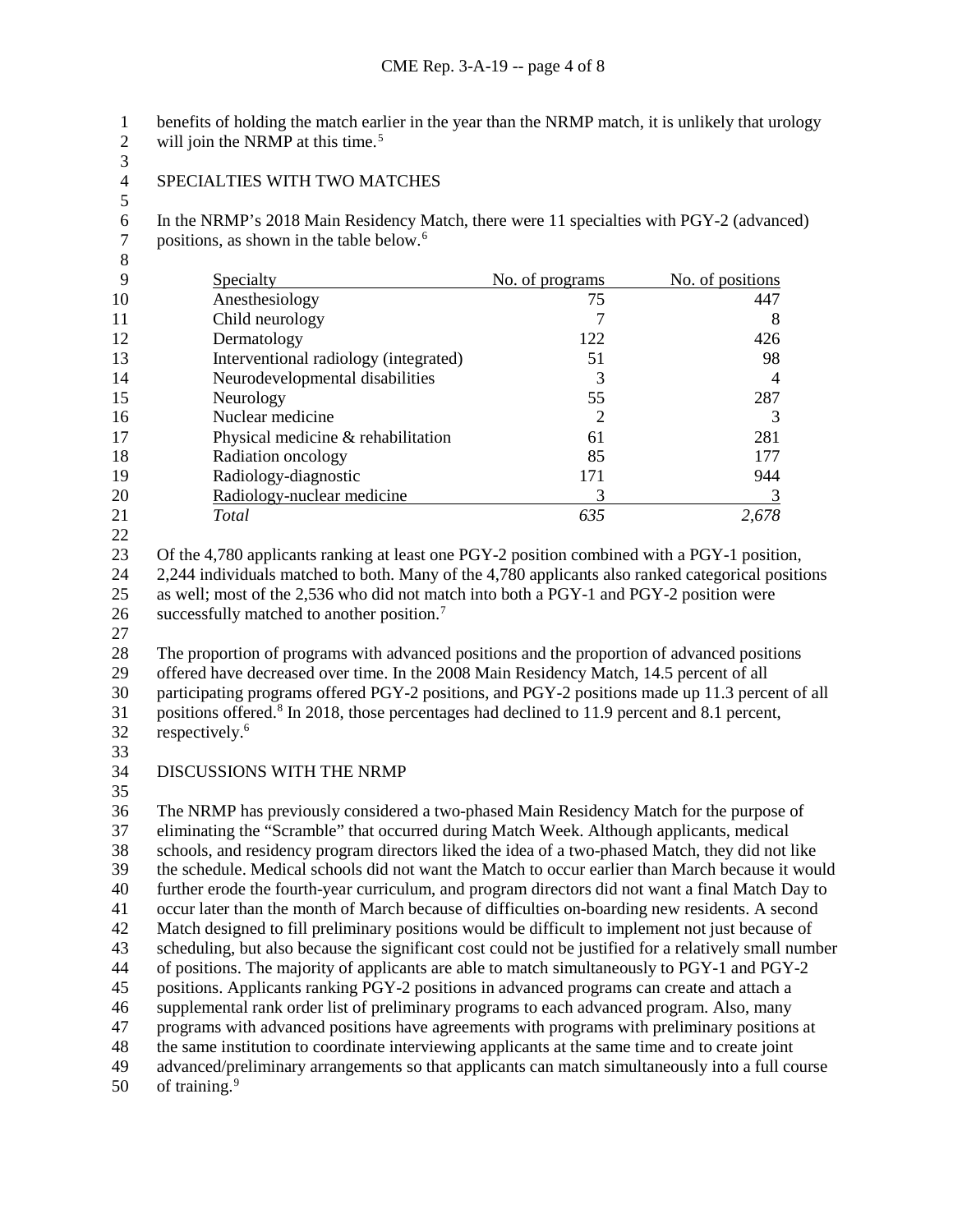1 The NRMP also has fielded questions regarding Match flexibility and scheduling for applicants<br>2 who have graduated from medical school "off-cycle," a potential result of participating in a who have graduated from medical school "off-cycle," a potential result of participating in a 3 competency-based medical school educational program. The NRMP's All In Policy states that a<br>4 residency program that registers for the Main Residency Match must attempt to fill all of its 4 residency program that registers for the Main Residency Match must attempt to fill all of its<br>5 positions through the Match. Offering a position outside the Match makes the program inelig positions through the Match. Offering a position outside the Match makes the program ineligible for the Match, unless the program has been granted an exception. To date, the NRMP Board of Directors has not granted an exception for competency-based curricula, although it is reviewing an 8 exception request submitted by the Education in Pediatrics Across the Continuum (EPAC) Project.<br>9 It is important to note, however, that if a program has a position that becomes available after It is important to note, however, that if a program has a position that becomes available after September, and training can begin before February 1, that position can be filled off-cycle without jeopardizing the program's adherence to the All In Policy. CURRENT AMA POLICY AMA policies related to this topic are listed in the Appendix. SUMMARY AND RECOMMENDATIONS Recently proposed revisions to the program requirements for ophthalmology and urology have changed the dynamics of the early match. The concerns expressed by those applicants who needed to participate in two separate matches for a urology position have been alleviated, as the match run by the AUA will now include PGY-1 positions. Those who do not successfully match into a urology program will still have the opportunity to apply to, interview for, and rank a program in the NRMP. A somewhat similar situation exists for students applying to ophthalmology programs. Even though the new integrated and joint/preliminary format changes more closely incorporate the PGY-1 year, the specialty's desire to control the match process suggests that, at least in the near future, there will continue to be two matches. However, applicants entering the ophthalmology and urology matches do not have the opportunity to fully participate in the NRMP "couples match," nor do they benefit from insight provided by the sophisticated data analysis and reports prepared by the NRMP. Additionally, preservation of this two-step match process may reduce applicants' exposure (during their fourth-year rotations) to fields that they might have otherwise enjoyed as a result of the earlier commitment to registering for the ophthalmology or urology match. While the NRMP has investigated the possibility of a sequential match, which could reduce application and interview costs for students applying to programs with advanced positions, at this time it has concluded that the amount of coordination, cooperation, and costs involved were not justified given the relatively small number of students affected. However, the NRMP is exploring if it is possible to provide exceptions to programs that wish to accept students who graduate from competency-based medical education programs at off-cycle times. The Council on Medical Education therefore recommends that the following recommendations be adopted and that the remainder of the report be filed: 1. That our AMA encourage appropriate stakeholders to explore options to decrease the burden upon medical students who must apply to separate preliminary PGY-1 and categorical PGY-2 positions. (Directive to Take Action) 2. That our AMA work with the Accreditation Council for Graduate Medical Education to encourage programs with PGY-2 positions in the National Resident Matching Program (NRMP) to create local PGY-1 positions that will enable coordinated applications and

interviews for medical students. (Directive to Take Action)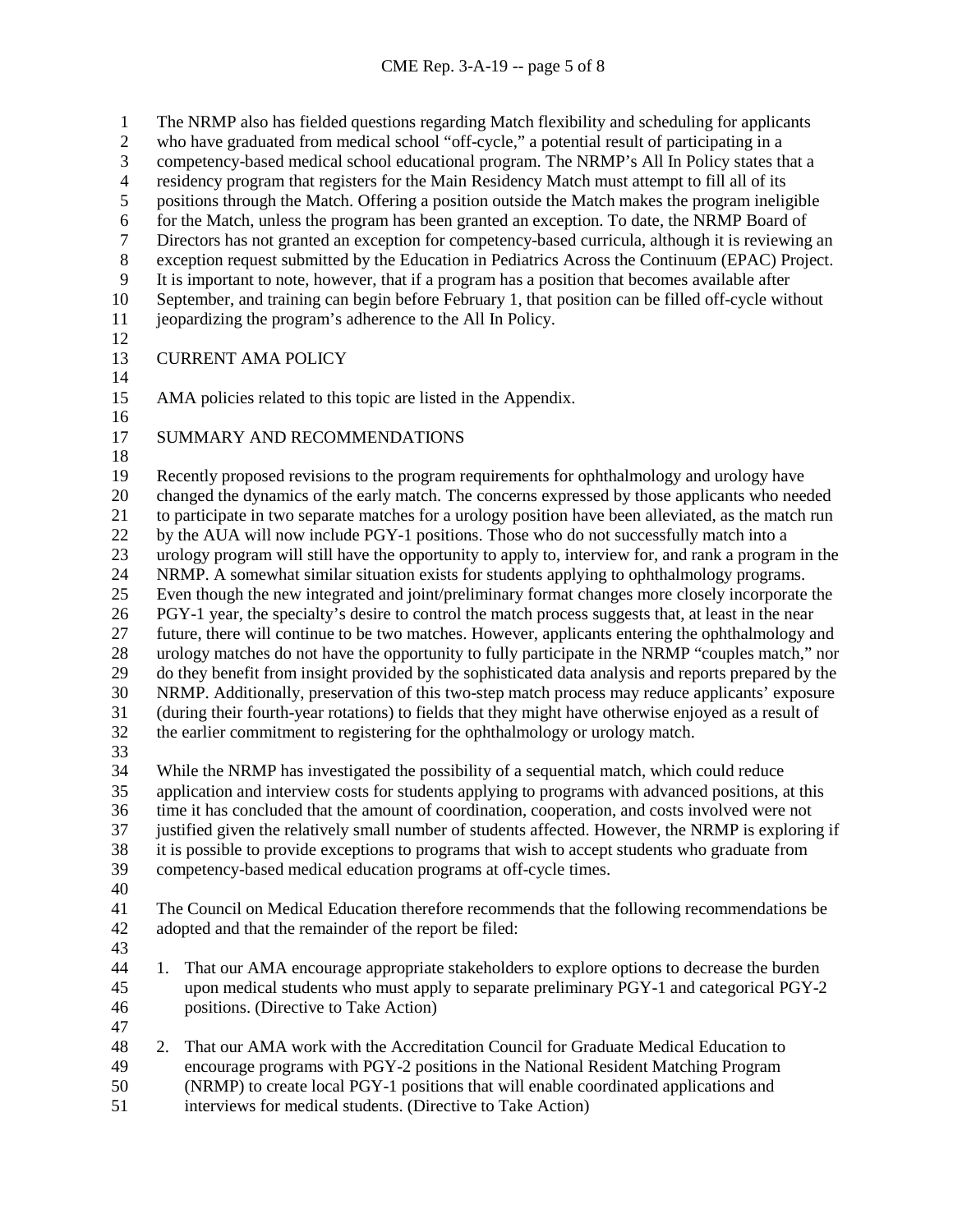1 3. That our AMA encourage the NRMP to design a process that will allow competency-based<br>2 student graduation and off-cycle entry into residency programs. (Directive to Take Action) 2 student graduation and off-cycle entry into residency programs. (Directive to Take Action)  $\frac{3}{4}$ 4 4. That our AMA encourage the NRMP, the San Francisco Match, the American Urological<br>5 Association, the Electronic Residency Application Service, and other stakeholders to redu 5 Association, the Electronic Residency Application Service, and other stakeholders to reduce 6 barriers for medical students, residents, and physicians applying to match into training<br>
programs, including barriers to "couples matching," and to ensure that all applicants has 7 programs, including barriers to "couples matching," and to ensure that all applicants have<br>8 access to robust, informative statistics to assist in decision-making. (Directive to Take Act access to robust, informative statistics to assist in decision-making. (Directive to Take Action) 9 10 5. That our AMA encourage the NRMP, San Francisco Match, American Urological Association, 11 Electronic Residency Application Service, and other stakeholders to collect and publish data on 12 a) the impact of separate matches on the personal and professional lives of medical students 13 and b) the impact on medical students who are unable to successfully "couples match" with 14 their significant others due to staggered entry into residency, utilization of unlinked match 15 services, or other causes. (Directive to Take Action)

Fiscal note: \$1,000.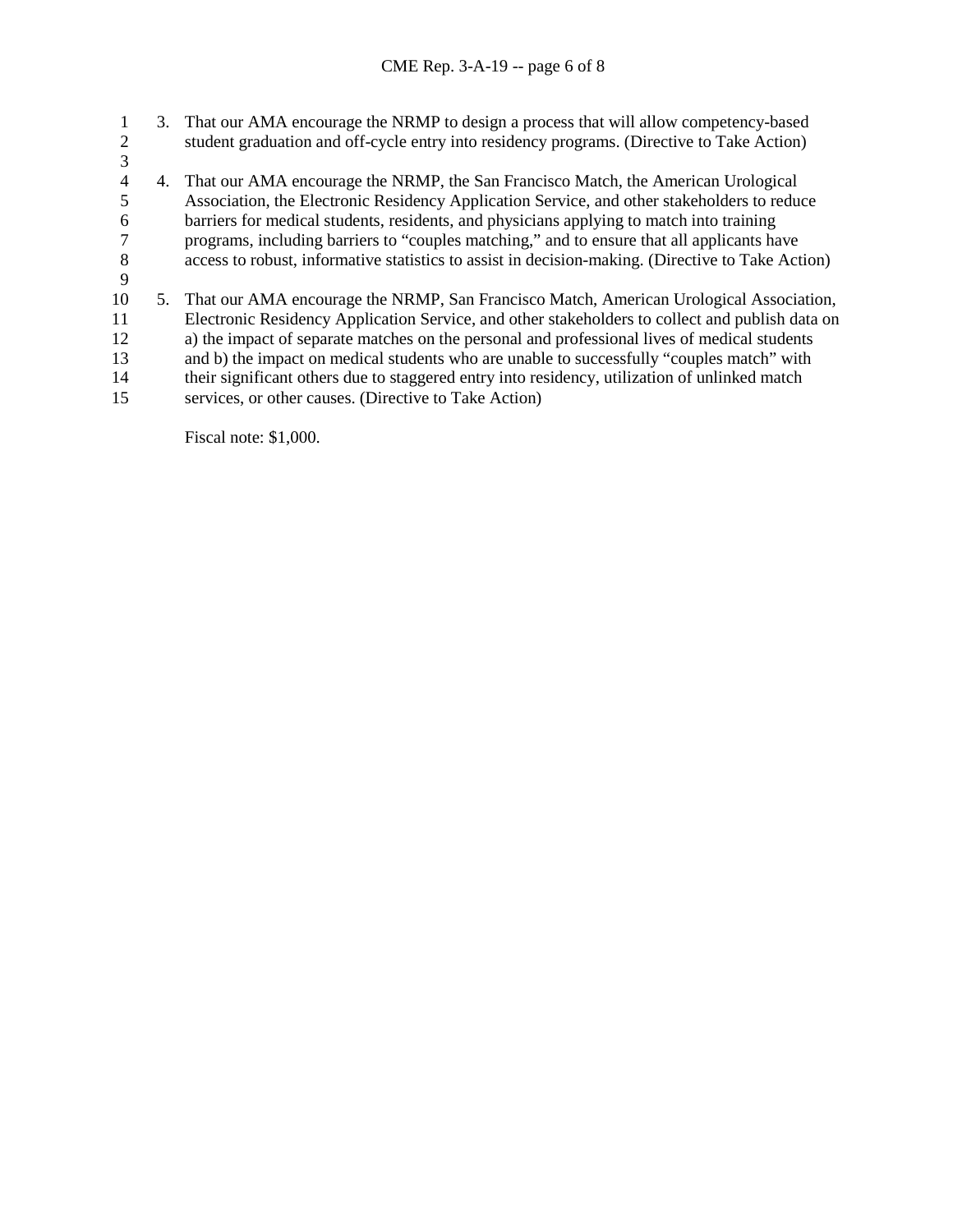# APPENDIX: RELEVANT AMA POLICY

#### *D-310.977, "National Resident Matching Program Reform"*

Our AMA … (7) will work with the NRMP, and other residency match programs, in revising Match policy, including the secondary match or scramble process to create more standardized rules for all candidates including supplication timelines and requirements; (8) will work with the NRMP and other external bodies to develop mechanisms that limit disparities within the residency application process and allow both flexibility and standard rules for applicant; … (16) supports the movement toward a unified and standardized residency application and match system for all nonmilitary residencies.

## *H-310.910, "Preliminary Year Program Placement"*

Our AMA encourages the Accreditation Council for Graduate Medical Education, the American Osteopathic Association, and other involved organizations to strongly encourage residency programs that now require a preliminary year to match residents for their specialty and then arrange with another department or another medical center for the preliminary year of training unless the applicant chooses to pursue preliminary year training separately.

## *D-310.958, "Fellowship Application Reform"*

Our AMA will (1.a) continue to collaborate with the Council of Medical Specialty Societies and other appropriate organizations toward the goal of establishing standardized application and selection processes for specialty and subspecialty fellowship training.